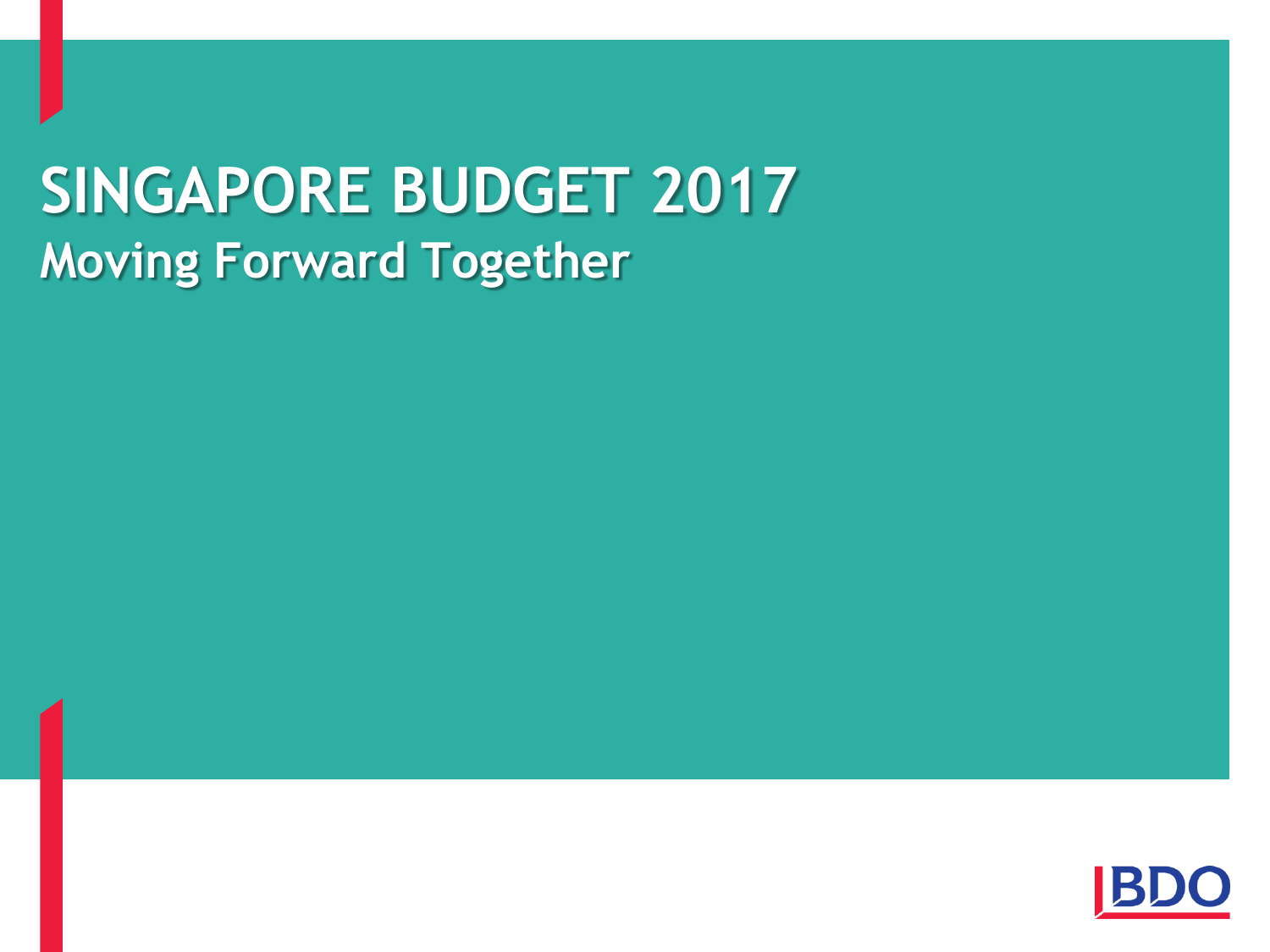





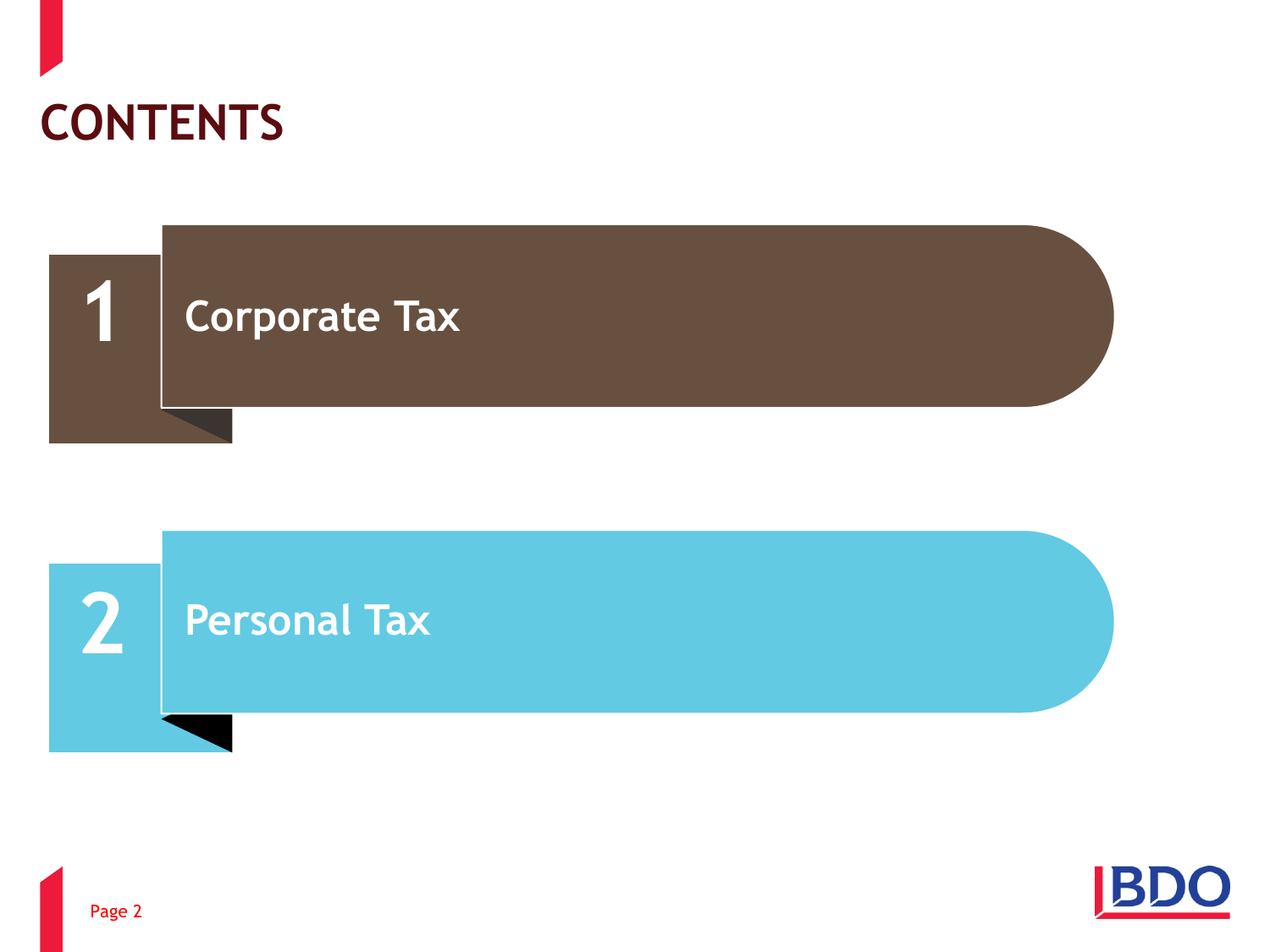# **CORPORATE TAX**

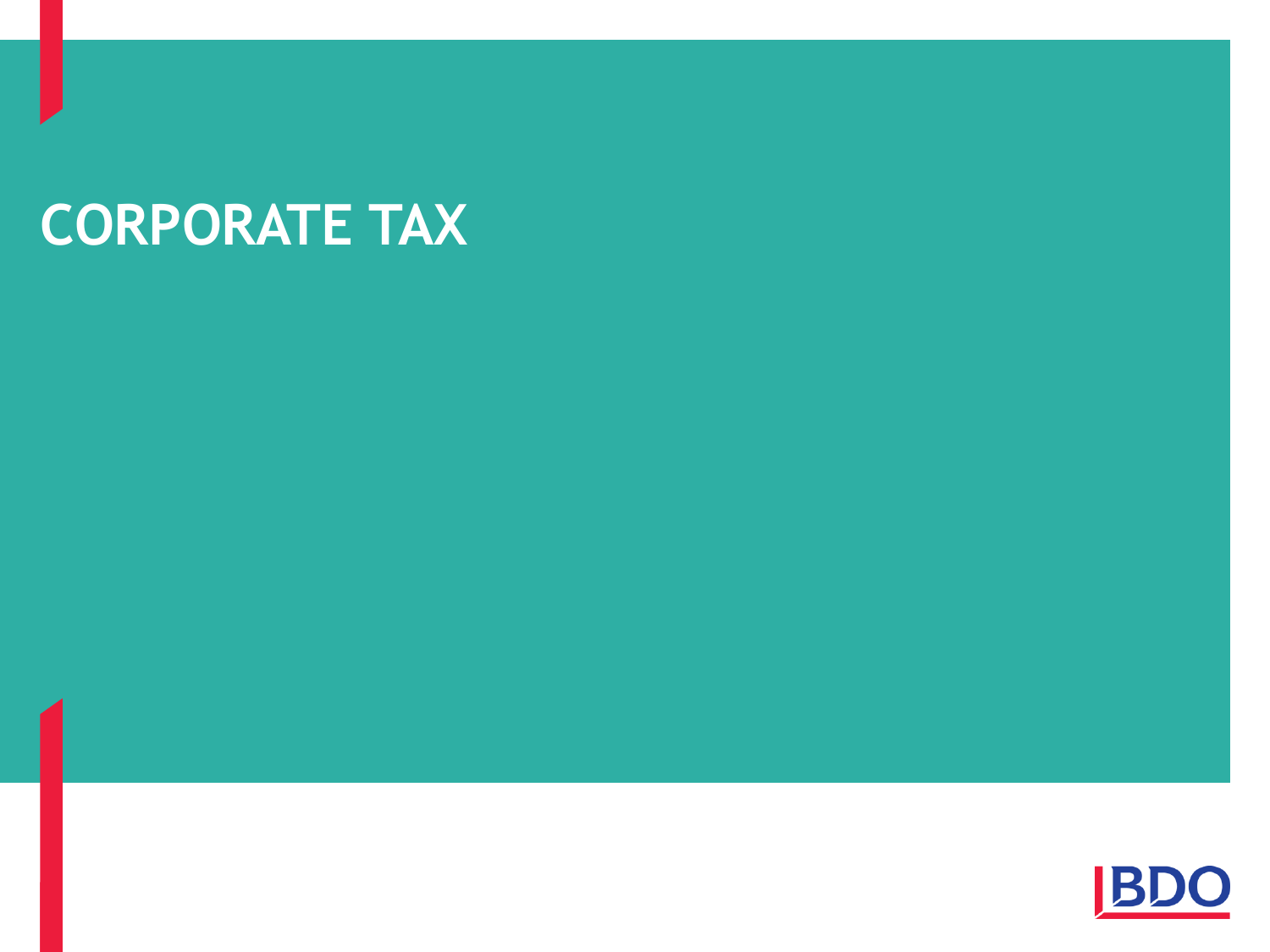#### **Current treatment**

• Companies enjoy a CIT rebate of **50%** for YA 2016 and YA 2017, **capped at S\$20,000 per YA**

- Increase the cap to S\$25,000 for YA 2017
- Extend the rebate to YA 2018 at 20% with a cap at **S\$10,000**
- Targeted at helping SMEs
- Loss making company will not enjoy

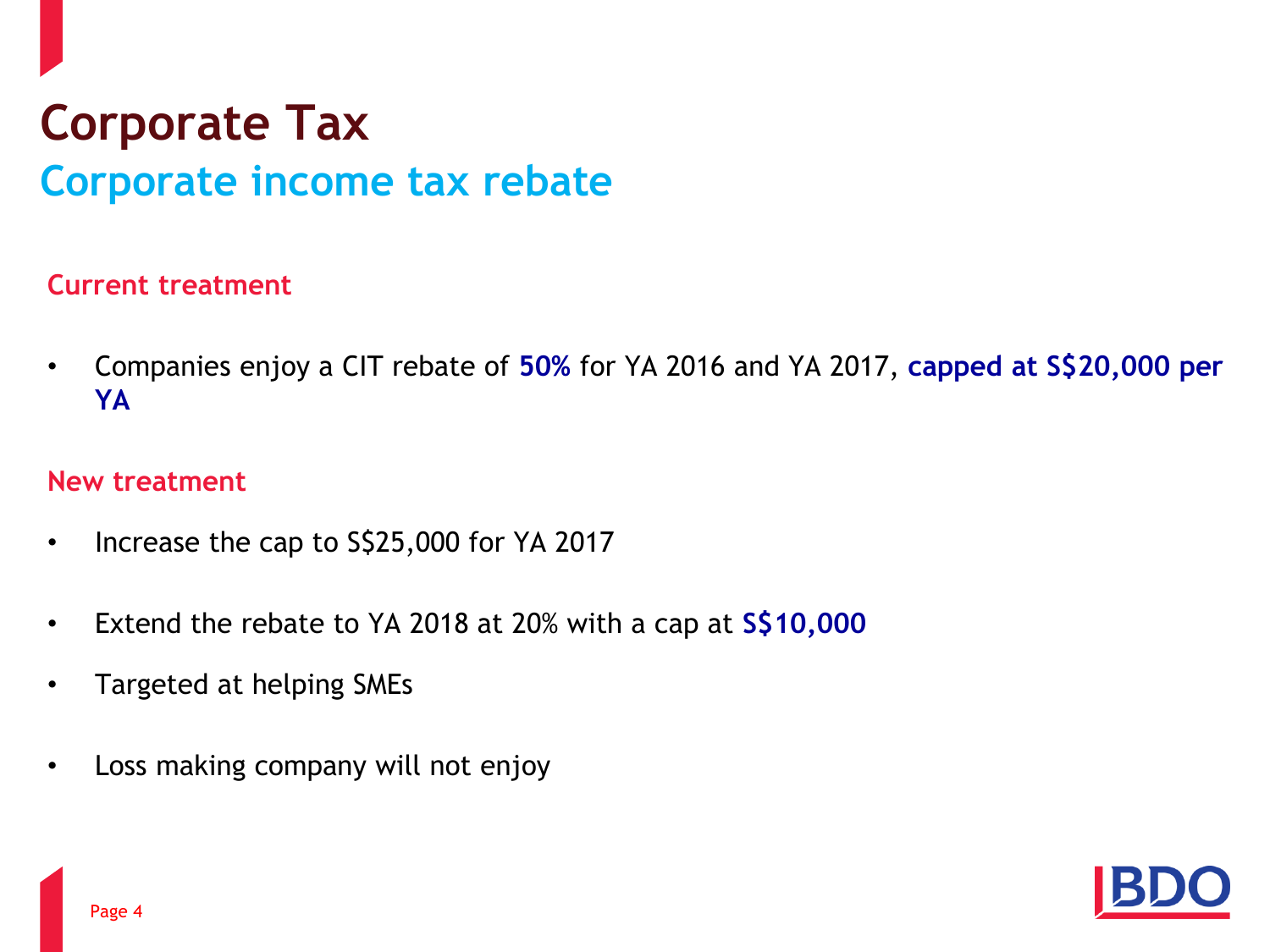

Year of assessment

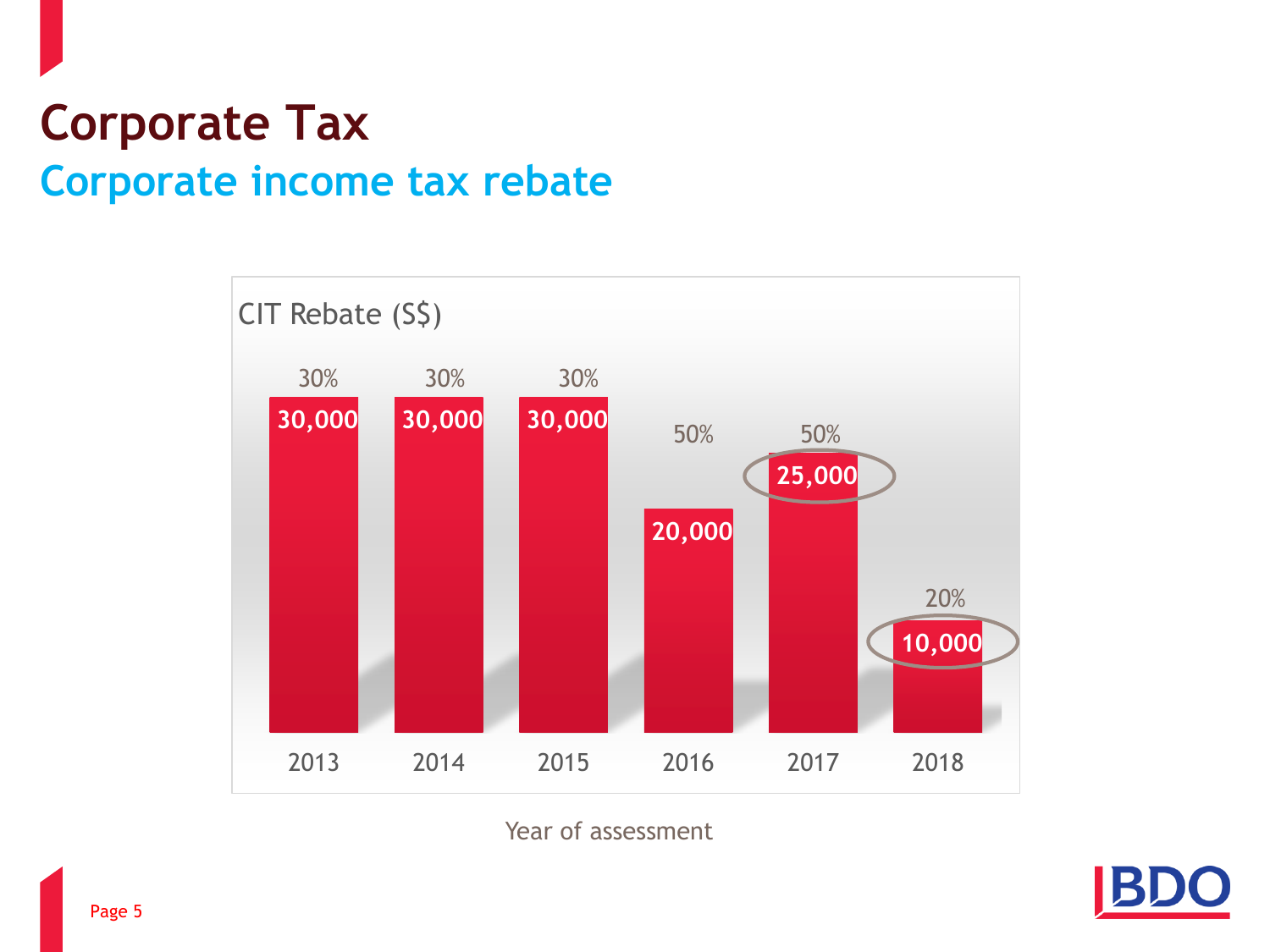| S\$'000                 | <b>YA 2017</b> | <b>YA 2017</b><br>(with rebate<br>at 50%) | <b>YA2018</b><br>(with rebate<br>at 20%) |
|-------------------------|----------------|-------------------------------------------|------------------------------------------|
| Chargeable income       | 446            |                                           |                                          |
| Less: Partial exemption | (152)          |                                           |                                          |
| CI after exemption      | 294            | Cap at<br><b>S\$25k</b>                   | Cap at<br><b>S\$10k</b>                  |
| Tax payable @ 17%       | 50             | 50                                        | 50                                       |
| Rebate                  |                | (25)                                      | (10)                                     |
|                         |                |                                           |                                          |
| Net tax payable         |                | 25                                        | 40                                       |
|                         | (50/446)       | (25/446)                                  | (40/446)                                 |
| Effective tax rate      | 11.2%          | 5.6%                                      | 9%                                       |
|                         |                |                                           |                                          |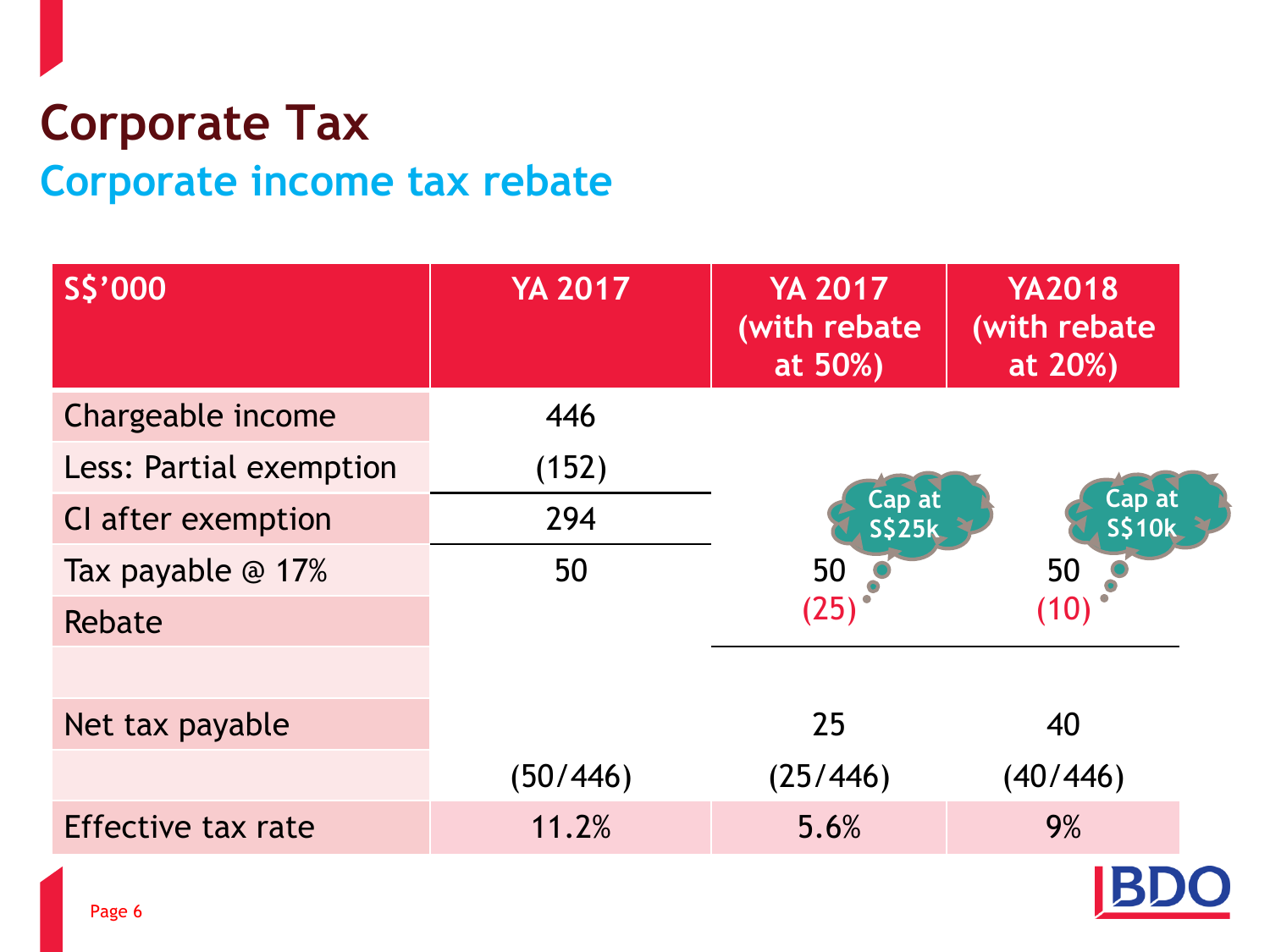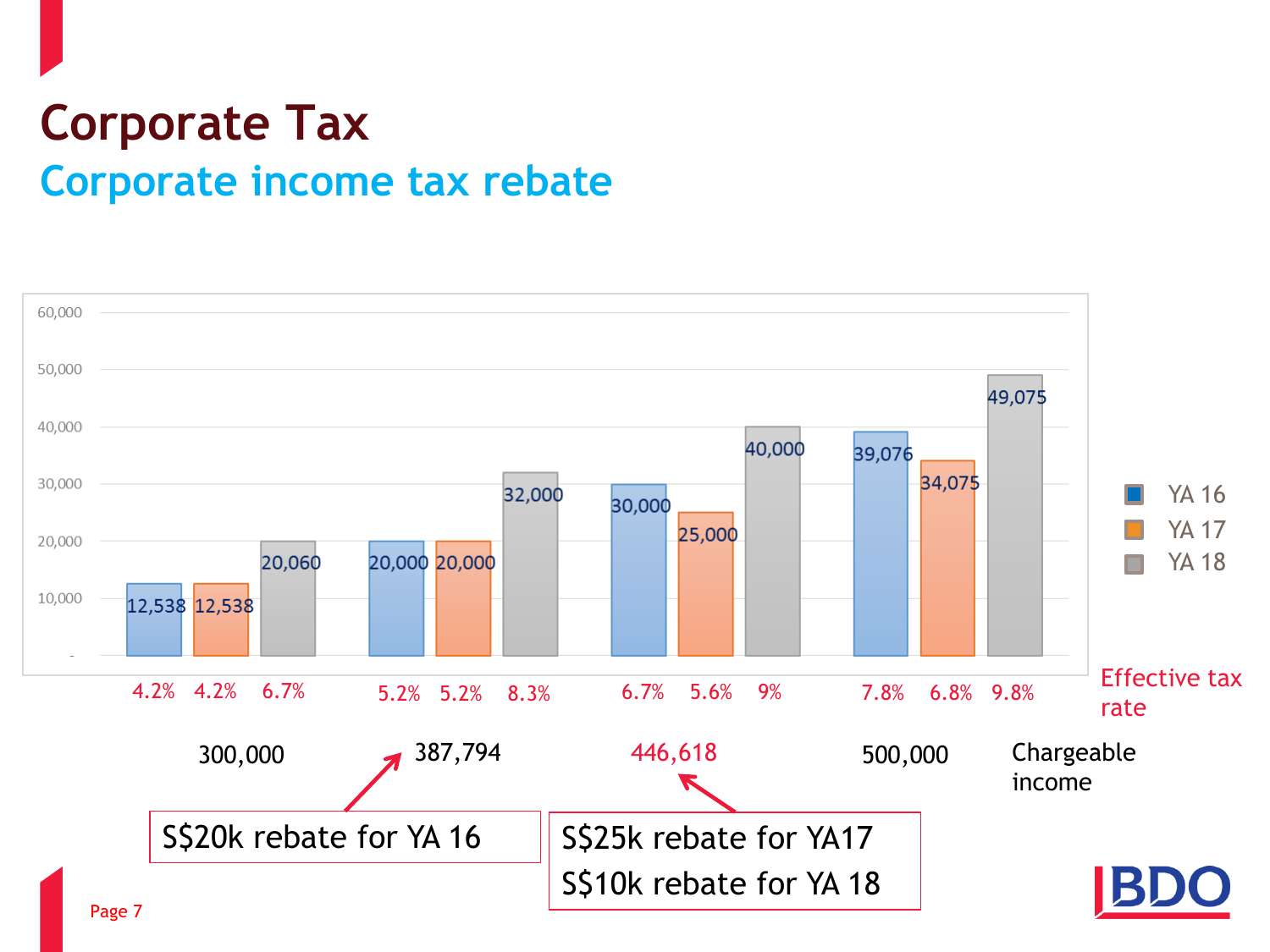# **Corporate Tax**

#### **Productivity and Innovation Credit scheme**



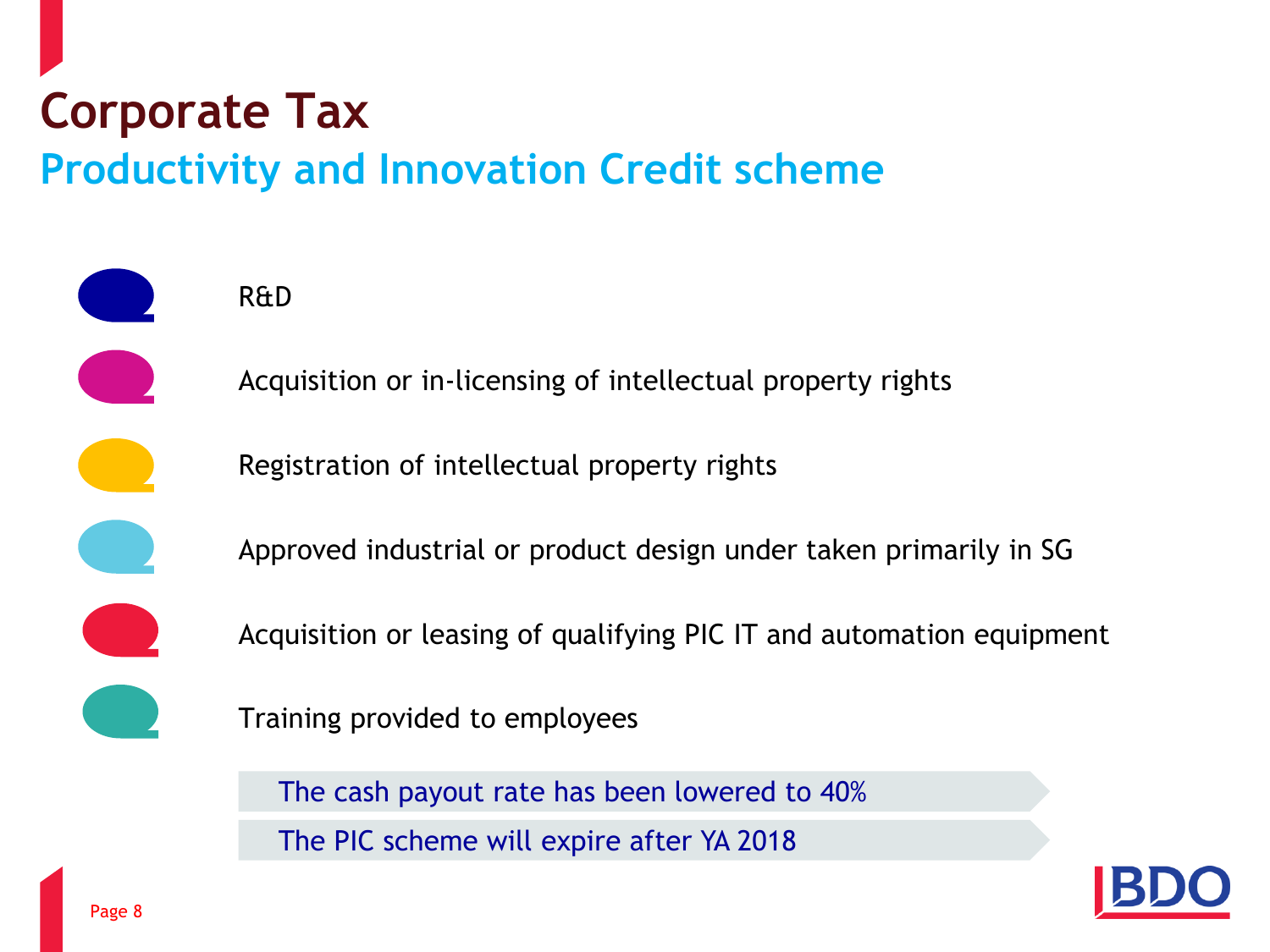### **Corporate Tax Mandatory E-filing**

#### **REMINDER**

• Mandatory E-filing of corporation income tax returns (including ECI, Form C and Form C-S) in stages, with all companies required to e-File for YA 2020

| YA   | Target group                                                  |
|------|---------------------------------------------------------------|
| 2018 | Companies with turnover of more than S\$10 million in YA 2017 |
| 2019 | Companies with turnover of more than S\$1 million in YA 2018  |
| 2020 | All companies                                                 |

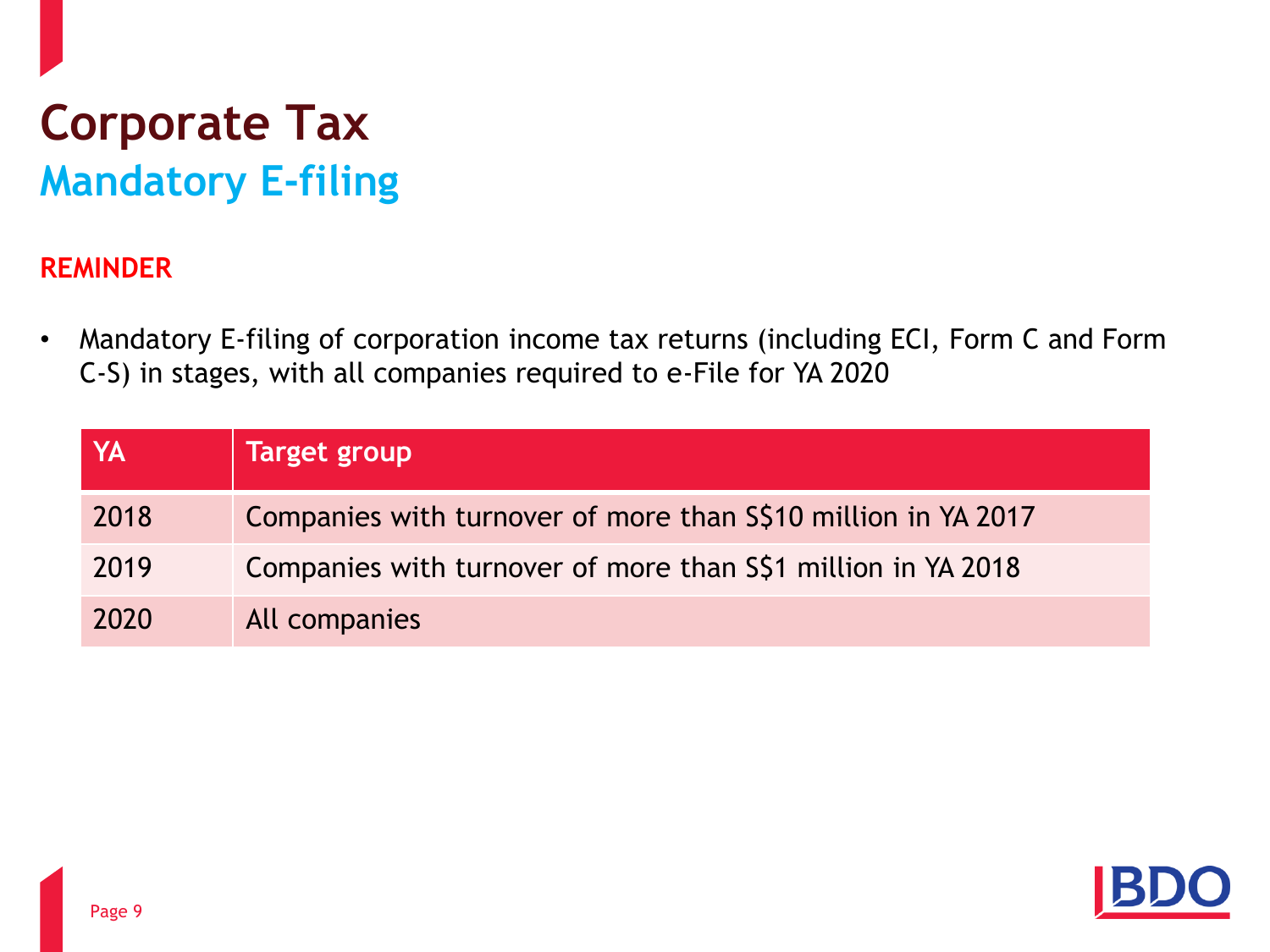### **Corporate Tax**

#### **New intellectual property development incentive**

#### **Current treatment**

- Intellectual property (IP) income arising from qualifying activities is covered under:
	- $\triangleright$  Pioneer Services/Headquarters Incentive; and
	- $\triangleright$  Development and Expansion Incentive/Headquarters

- IP income will now be incentivised under a new IP Development Incentive (IDI)
- New Pioneer Services incentive and DEI incentive approved on or after 1 July 2017 will exclude the IP income

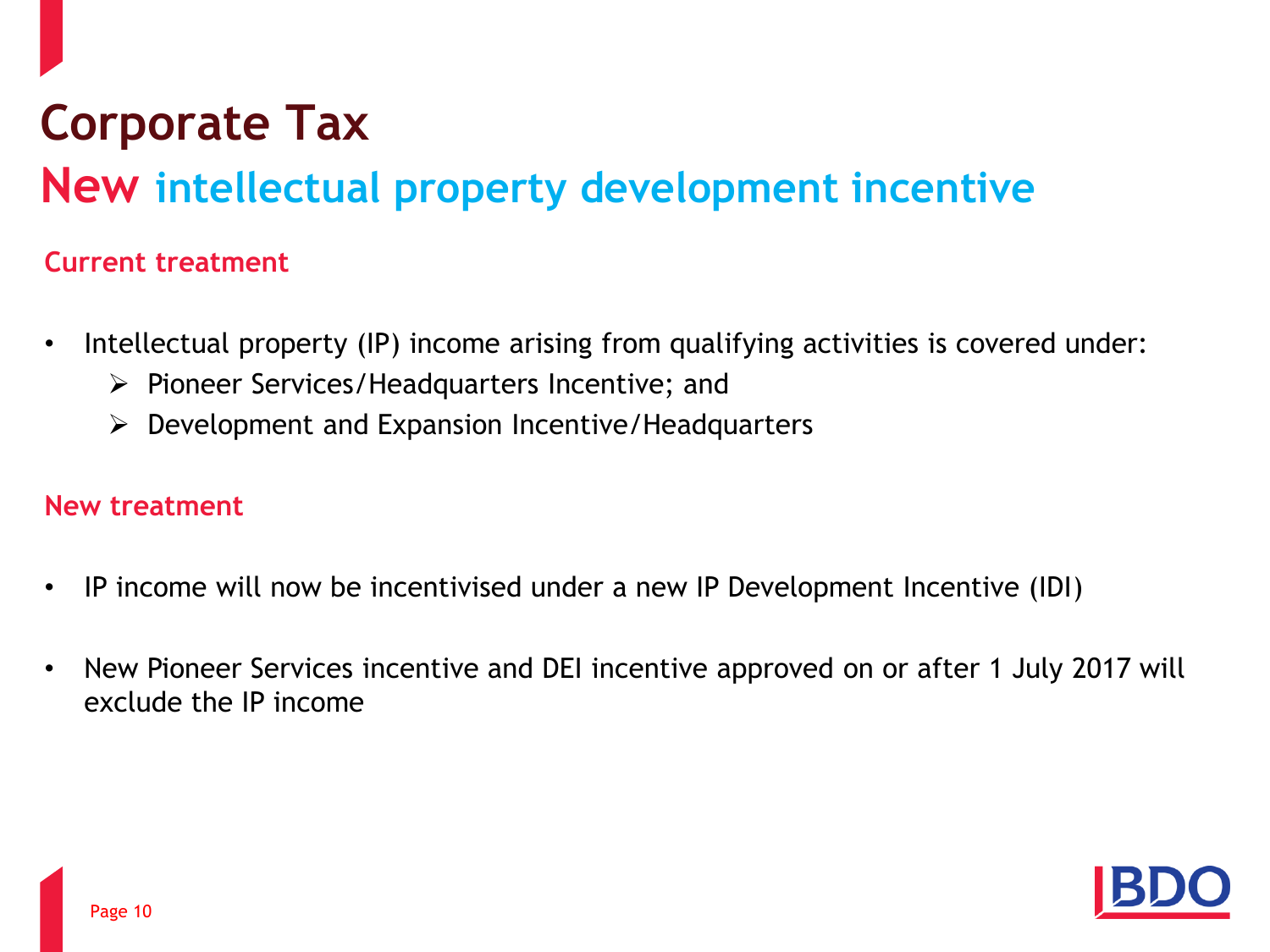### **Corporate Tax**

#### **New intellectual property development incentive**

- Existing incentive recipients will continue to have their IP income covered under their prevailing incentive until 30 June 2021
- In line with Singapore's commitment to adopt four minimum standards from the 15- Action Plan on BEPS; one of which is Action 5 - Harmful Tax Practices.
- To align taxation with **business substance,** new IDI will incorporate OECD's BEPScompliant modified nexus approach from Action 5

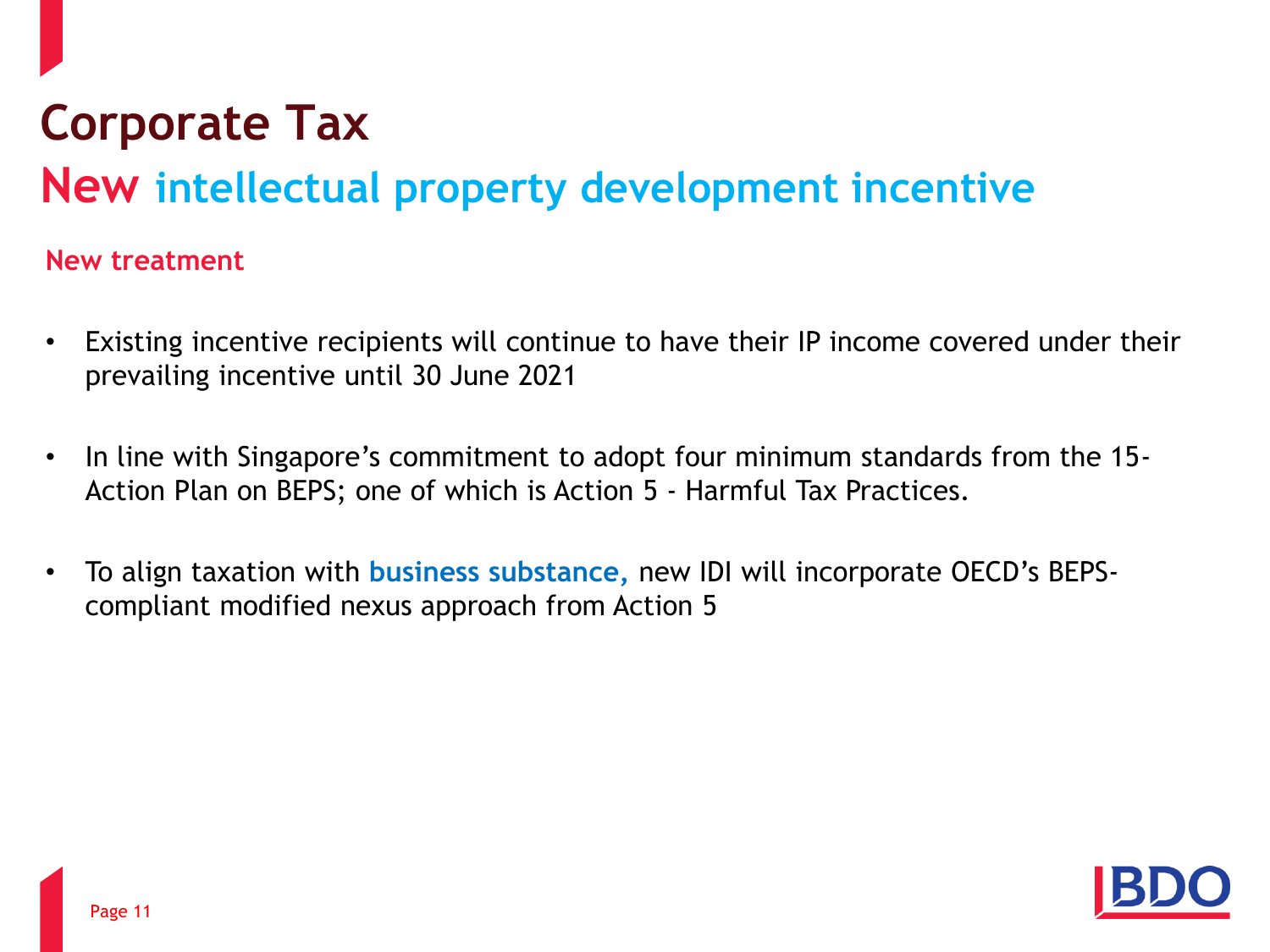#### **Current treatment**

- Companies awarded with the Global Trader Programme (GTP) incentive enjoy concessionary tax rate at 5% or 10% on :
	- $\triangleright$  qualifying income;
	- $\triangleright$  derived from qualifying transactions;
	- $\triangleright$  transacted with qualifying counterparties

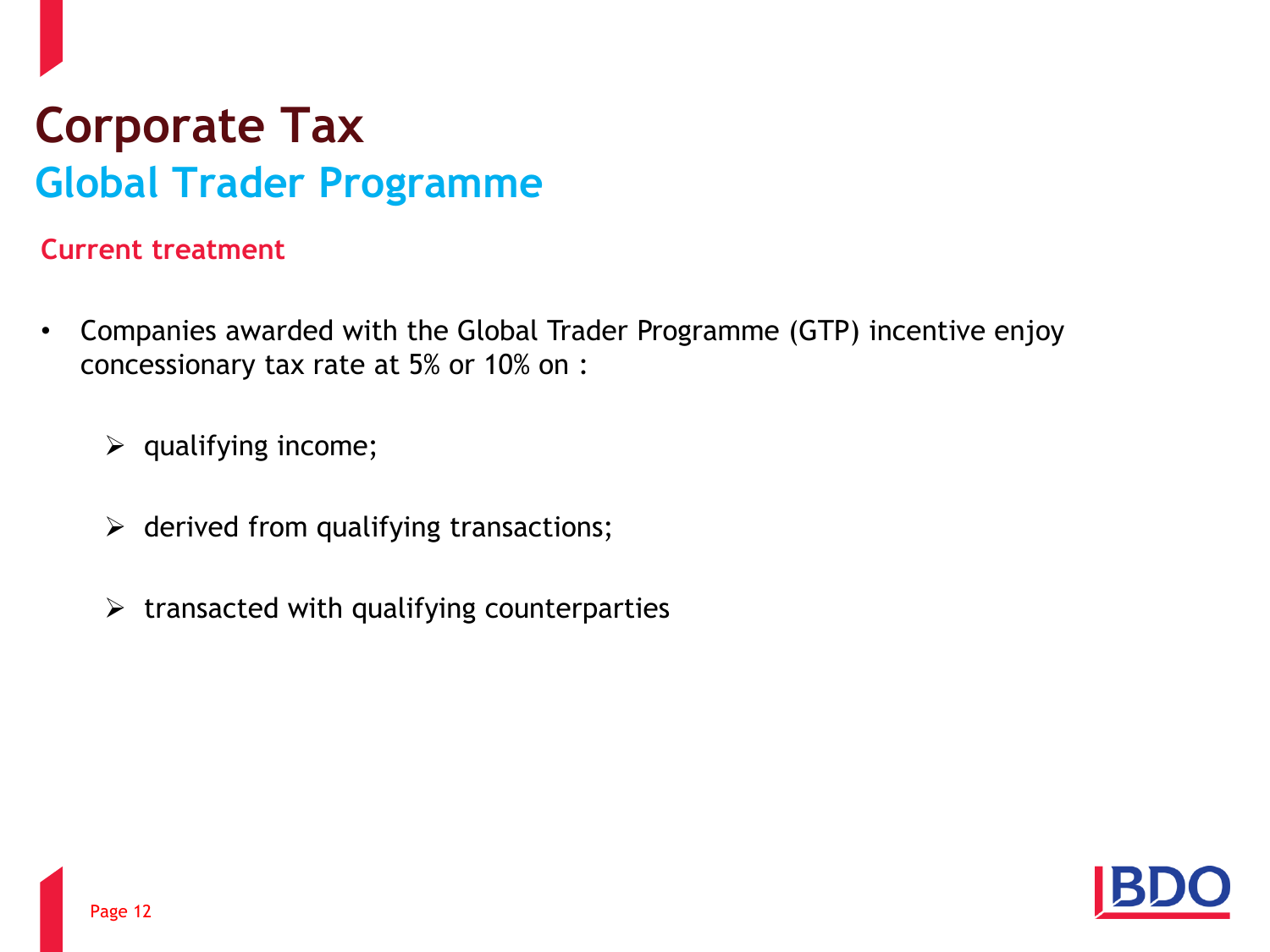• **Principal physical trades** with **offshore parties** or other **GTP companies** on **both** the buy and sell legs of the transactions:



• Domestic exports, local sales and trades with non-GTP Singapore-based entities will be considered as **non-qualifying trades.**

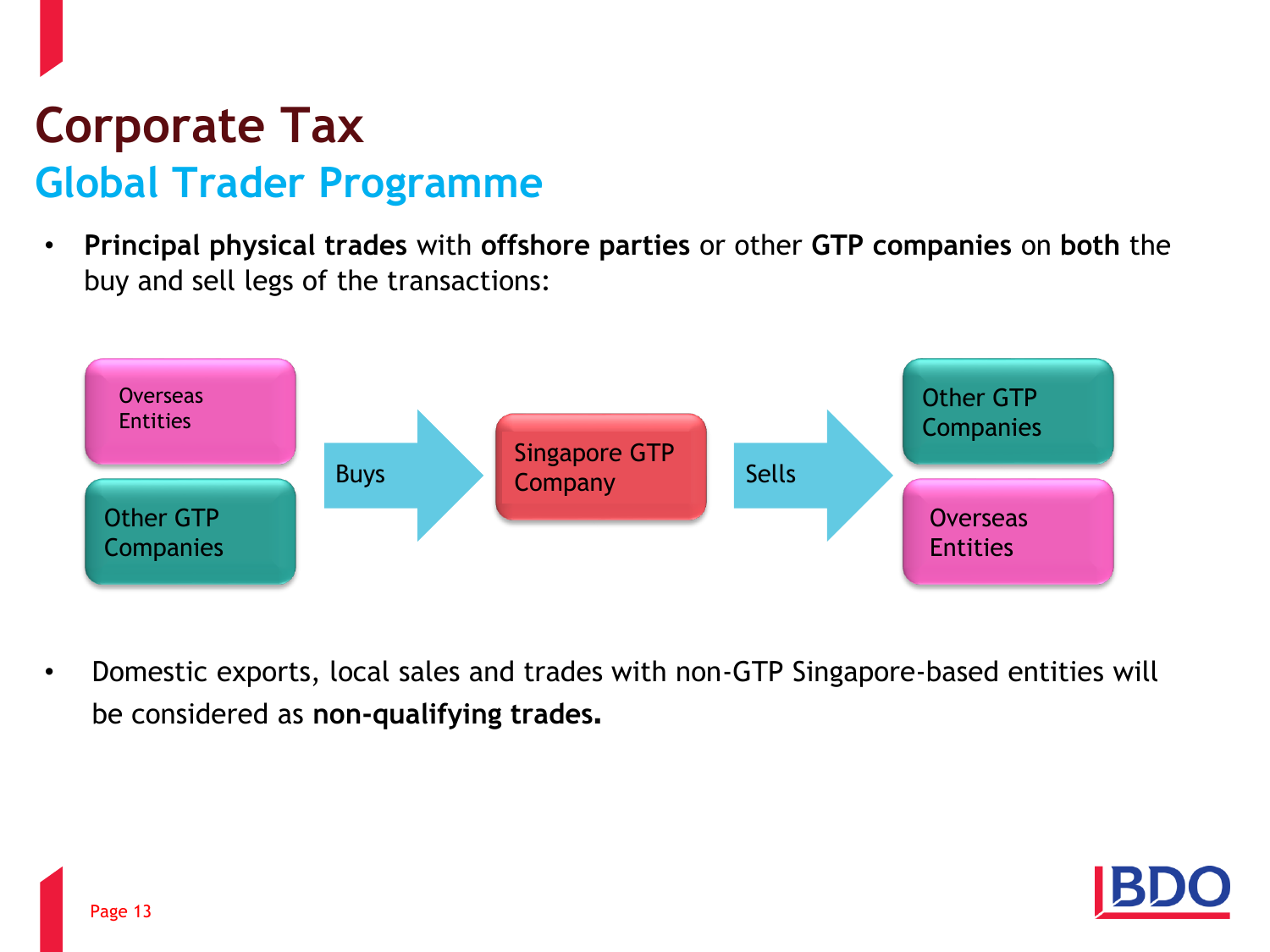- The GTP incentive will be simplified and enhanced as follows:
	- $\triangleright$  The requirement for qualifying transactions to be transacted with qualifying counterparties will be removed;
	- $\triangleright$  Effectively, income derived by approved GTP companies from qualifying transactions with **any** counterparty will be eligible for the concessionary tax treatment

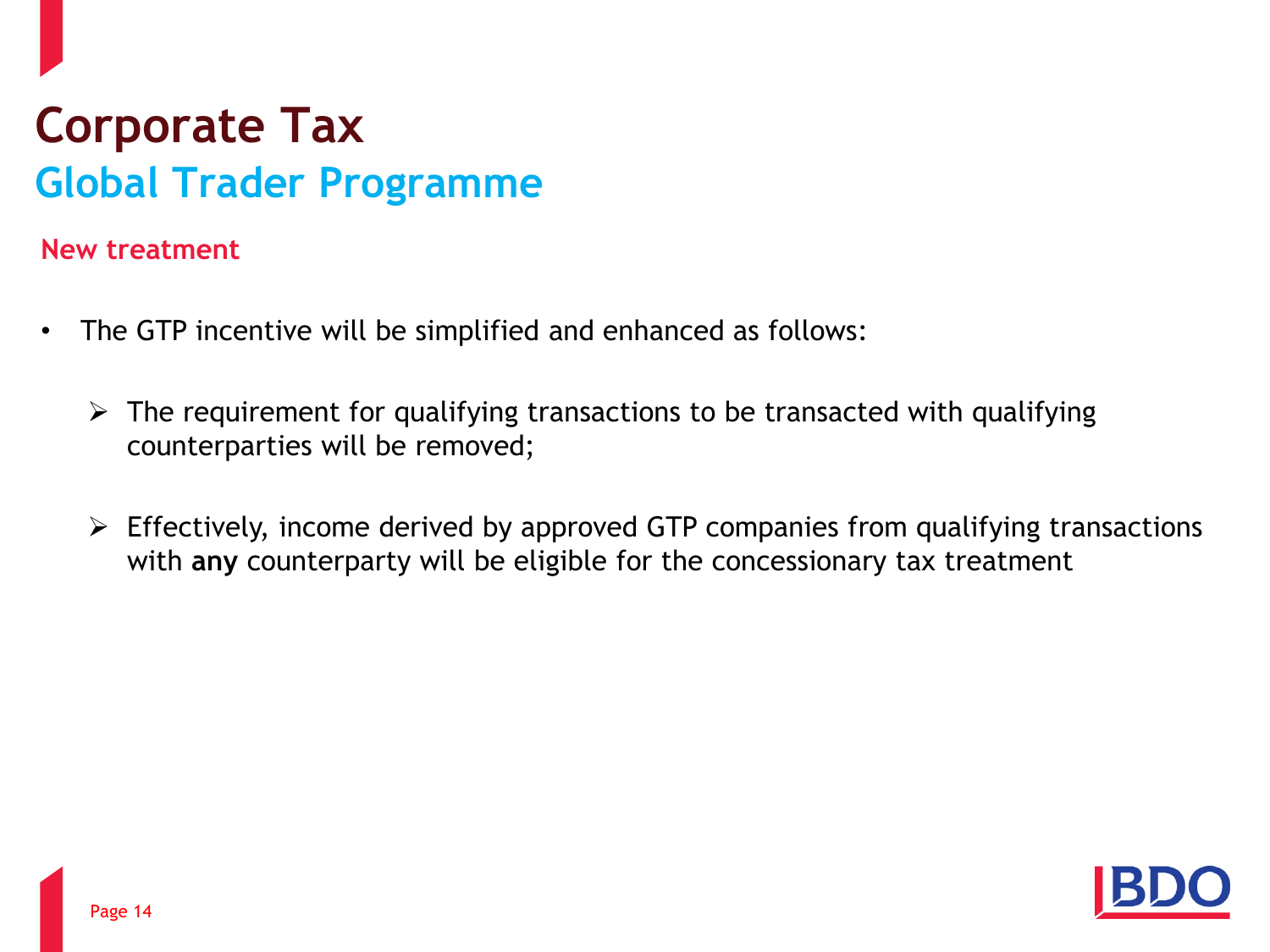- Other changes : Concessionary tax rate will be granted to GTP companies on physical trading income:
	- $\triangleright$  Derived from transactions in which the commodity is purchased for the purposes of consumption in Singapore or for the supply of fuel to aircraft or vessels within Singapore;
	- $\triangleright$  Attributable to storage in Singapore or any activity carried out in Singapore which adds value to commodity by any physical alteration, addition or improvement (including refining, blending, processing or bulk- breaking)

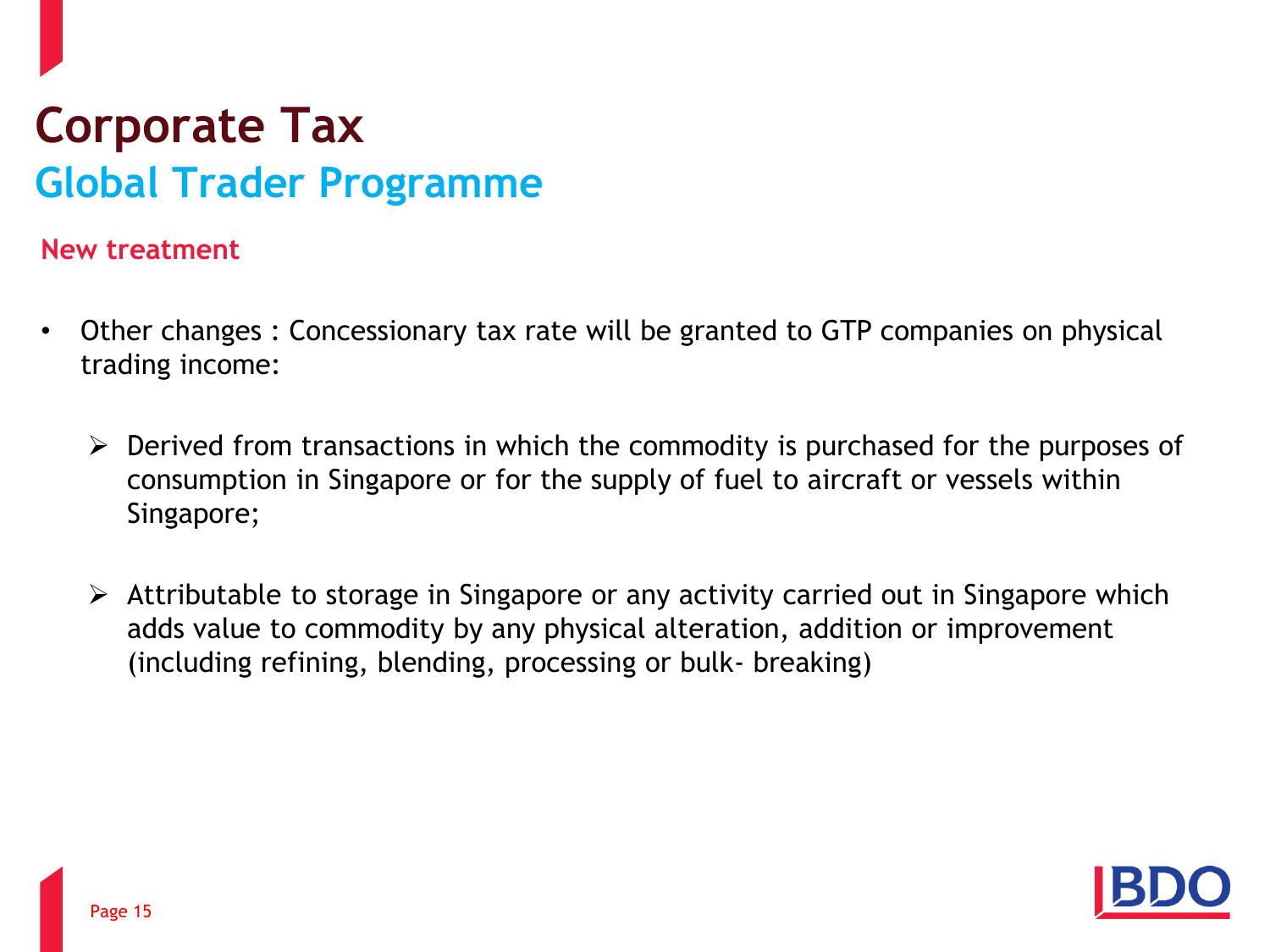- New or renewal awards approved on or after 21 Feb 2017
	- $\triangleright$  Substantive requirements will be increased

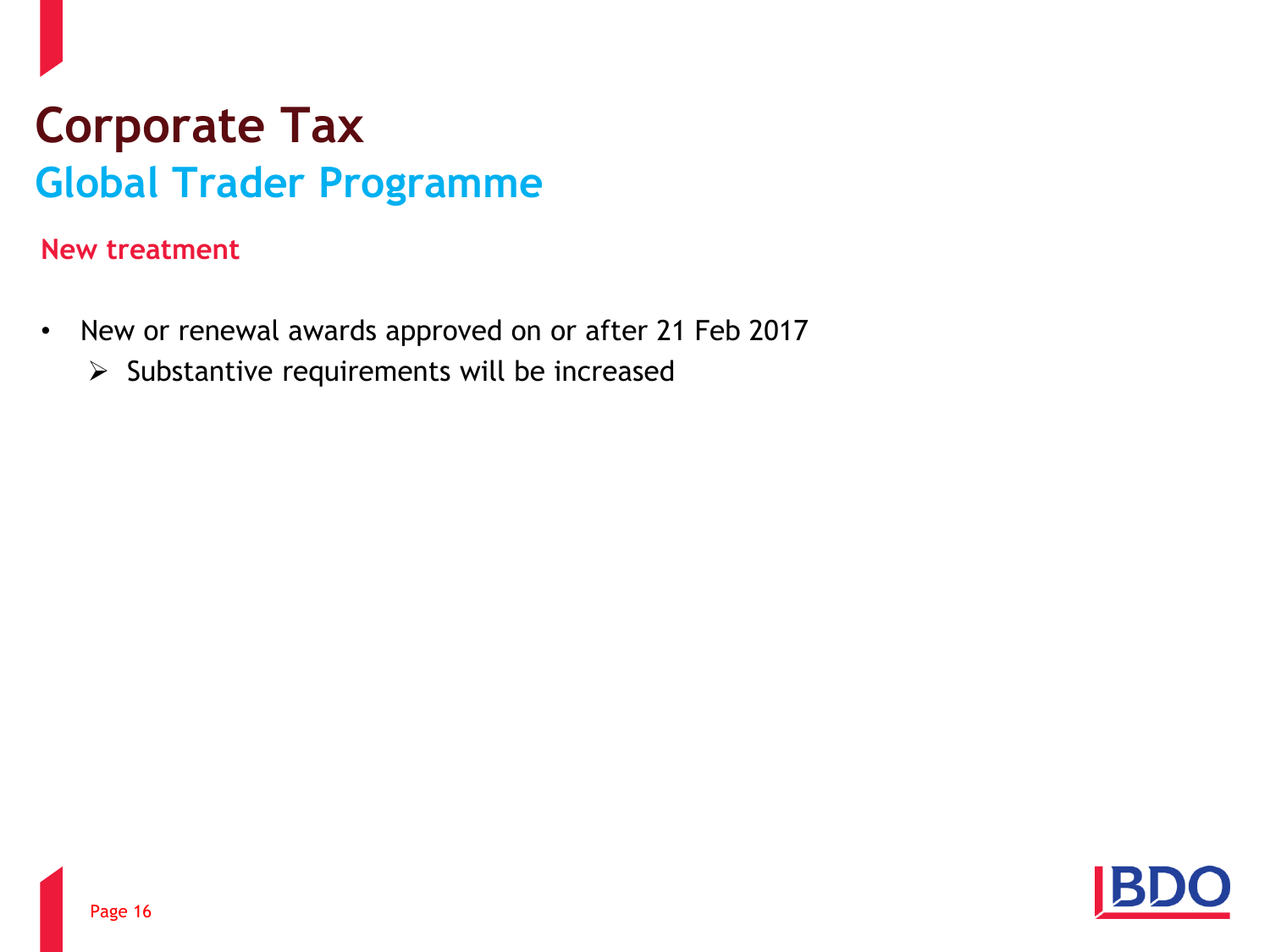### **Corporate Tax Cost sharing agreement for R&D projects**

#### **Current treatment**

- Effective from YA 2012, tax deduction for R&D expenditure made under a cost sharing agreement (CSA) is allowed under Section 14D
- Subject to specific restriction rules for certain categories of expenditure disallowed under Section 15 of the Singapore Income Tax Act (SITA)
- The breakdown of expenditure for payments made under CSA would need to be analysed so as to exclude any disallowed expenditure



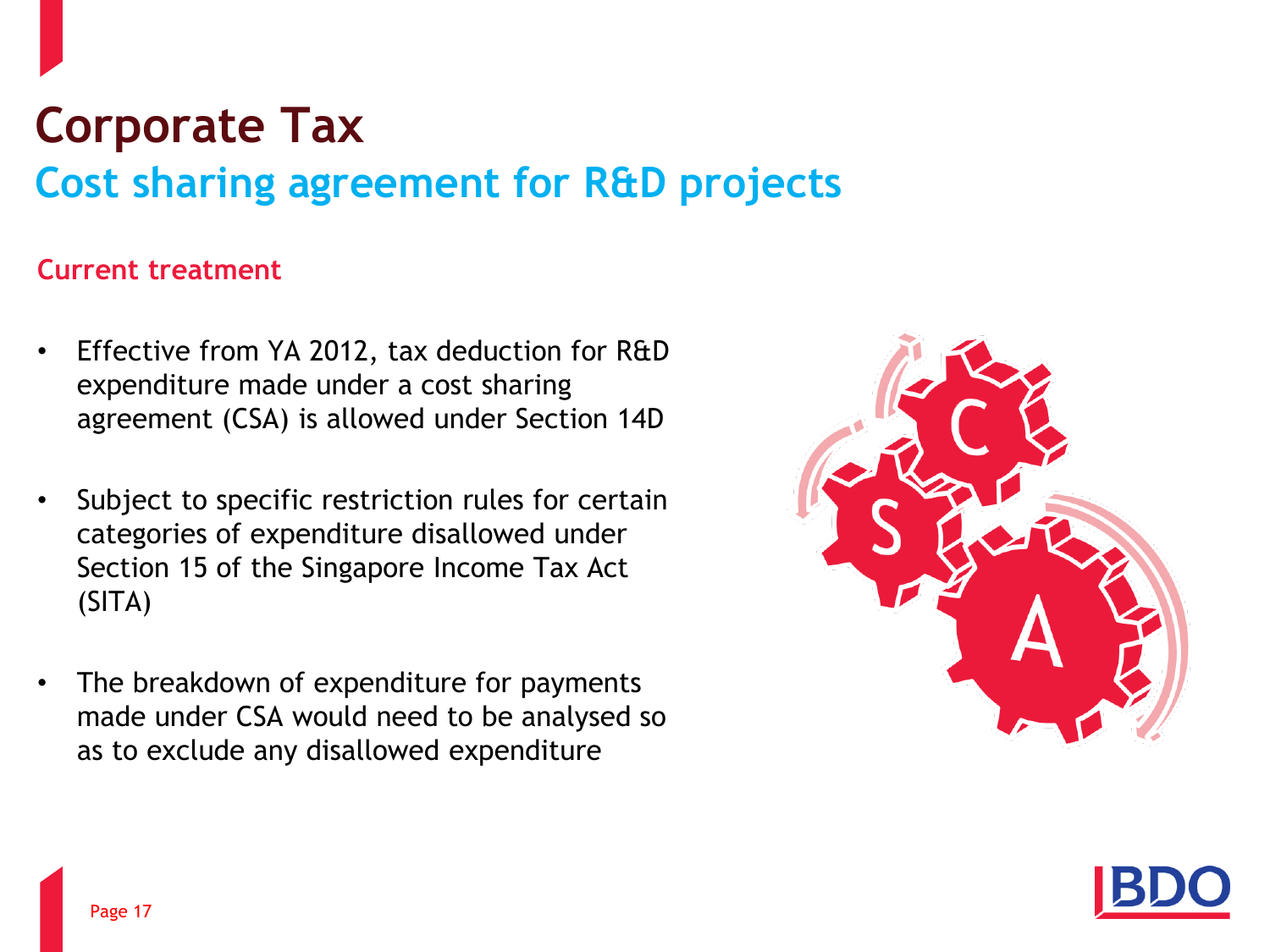### **Corporate Tax Cost sharing agreement for R&D projects**

- Option to claim tax deduction under Section 14D of the SITA at 75% of the payments made under CSA for qualifying R&D projects
- Buy-in payments for the right to become a party to the CSA is expected to continue to be non-deductible
- The change will apply to CSA payments made on or after 21 February 2017
- Details to be released by the IRAS by May 2017



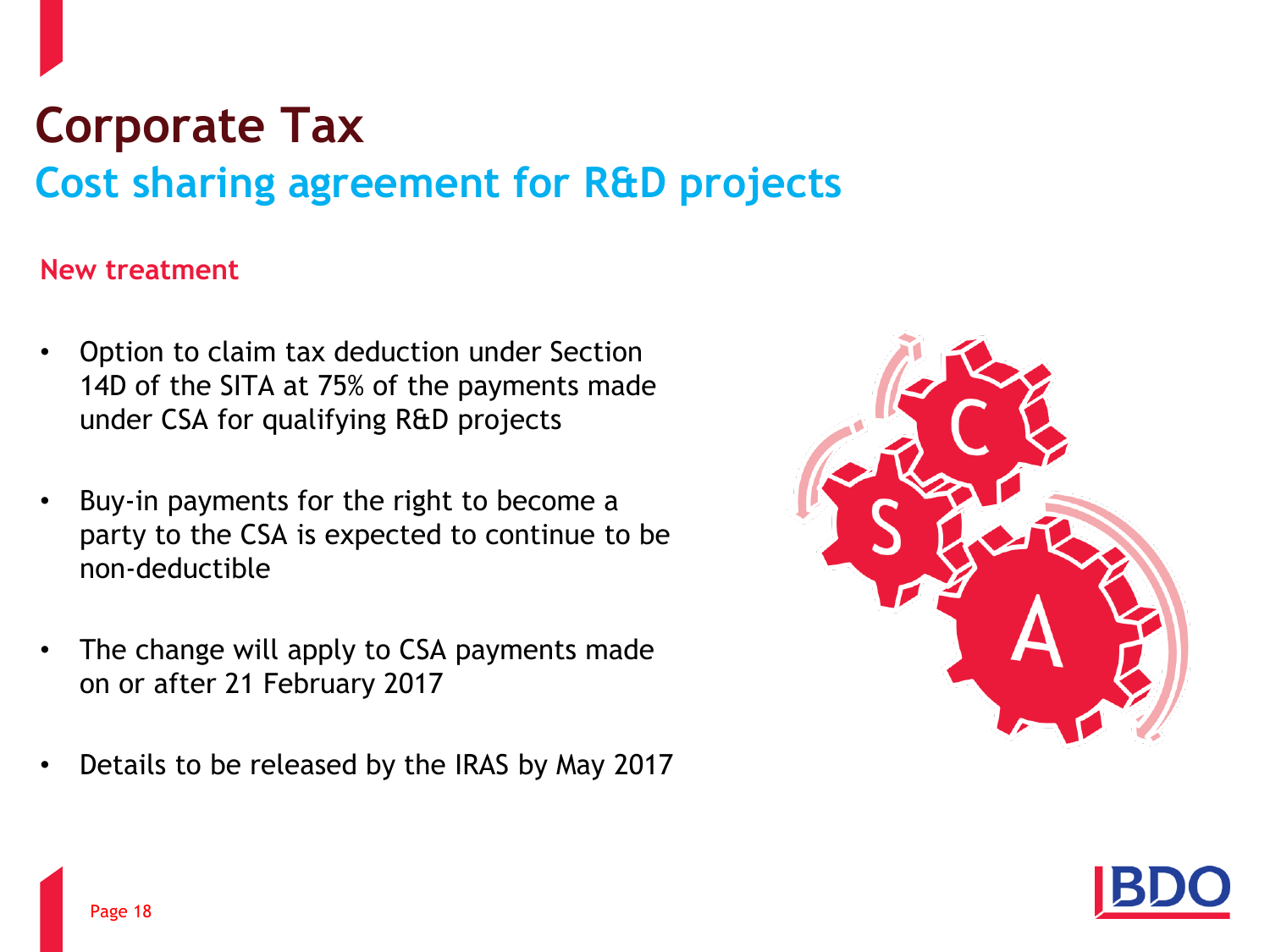### **Corporate Tax Withholding tax**

#### **Current treatment**

- Payments for international telecommunications submarine cable capacity under an indefeasible rights of use (IRU) agreement to non-residents are exempt from withholding tax since 2003
- WHT exemption on the above payments is scheduled to lapse after 27 February 2018

#### **New treatment**

• WHT exemption will be extended until 31 December 2023

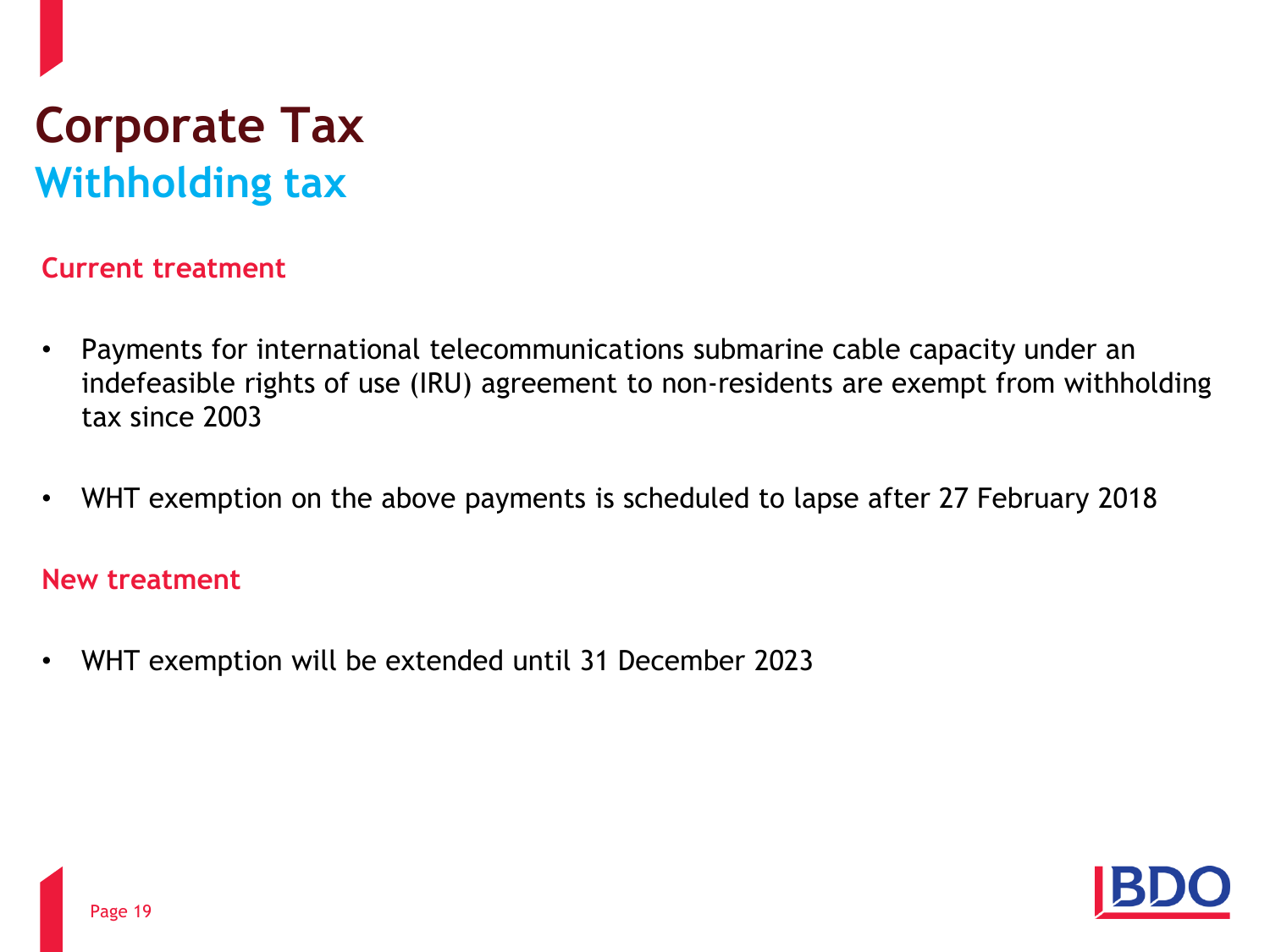### **Corporate Tax Finance and Treasury Centre scheme**

#### **Current treatment**

- Concessionary tax rate of 8% on qualifying income
- WHT exemption on interest payment on qualifying loans
- A major revamp last year with a five year extension until 31 March 2021
- Administered by EDB

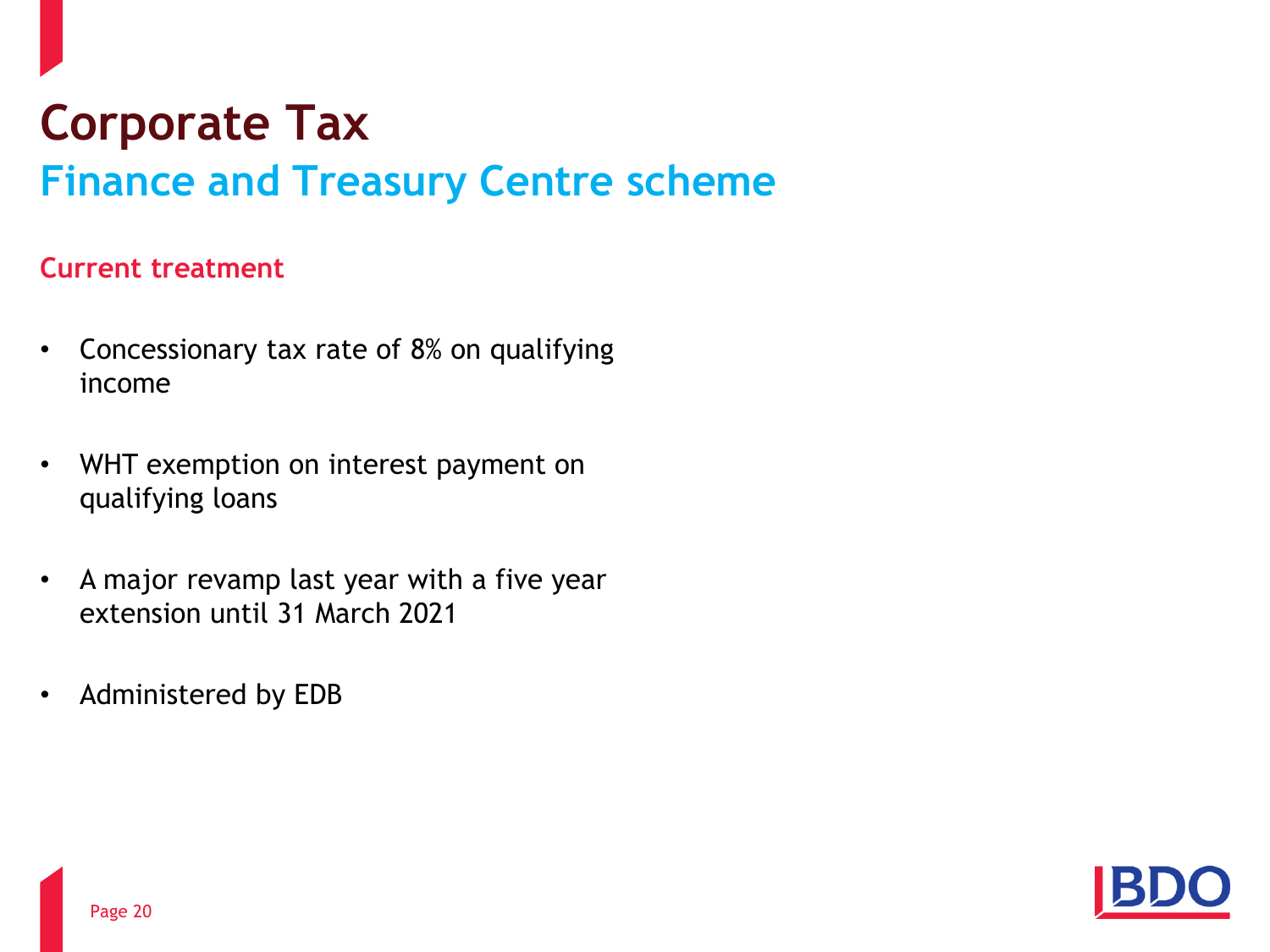### **Corporate Tax Finance and Treasury Centre scheme**



- Provide qualifying services to qualifying network companies using the funds from qualifying sources
- Significant administrative challenges tracking of source of funds and usage of funds

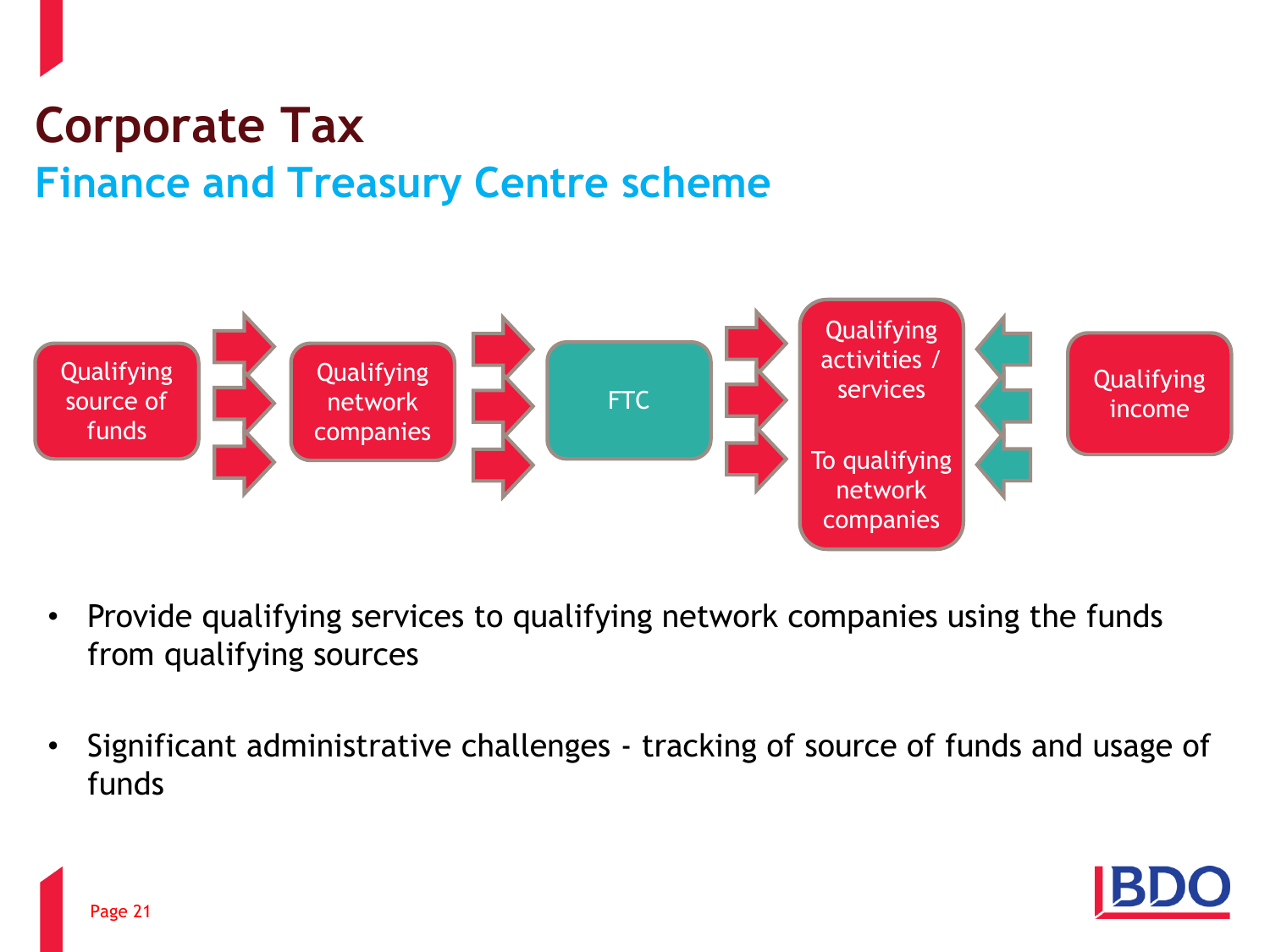### **Corporate Tax Finance and Treasury Centre scheme**

- Qualifying counterparties for certain qualifying activities will be streamlined
- The change will apply to new and renewal approved on or after 21 February 2017
- Details to be released by EDB by May 2017



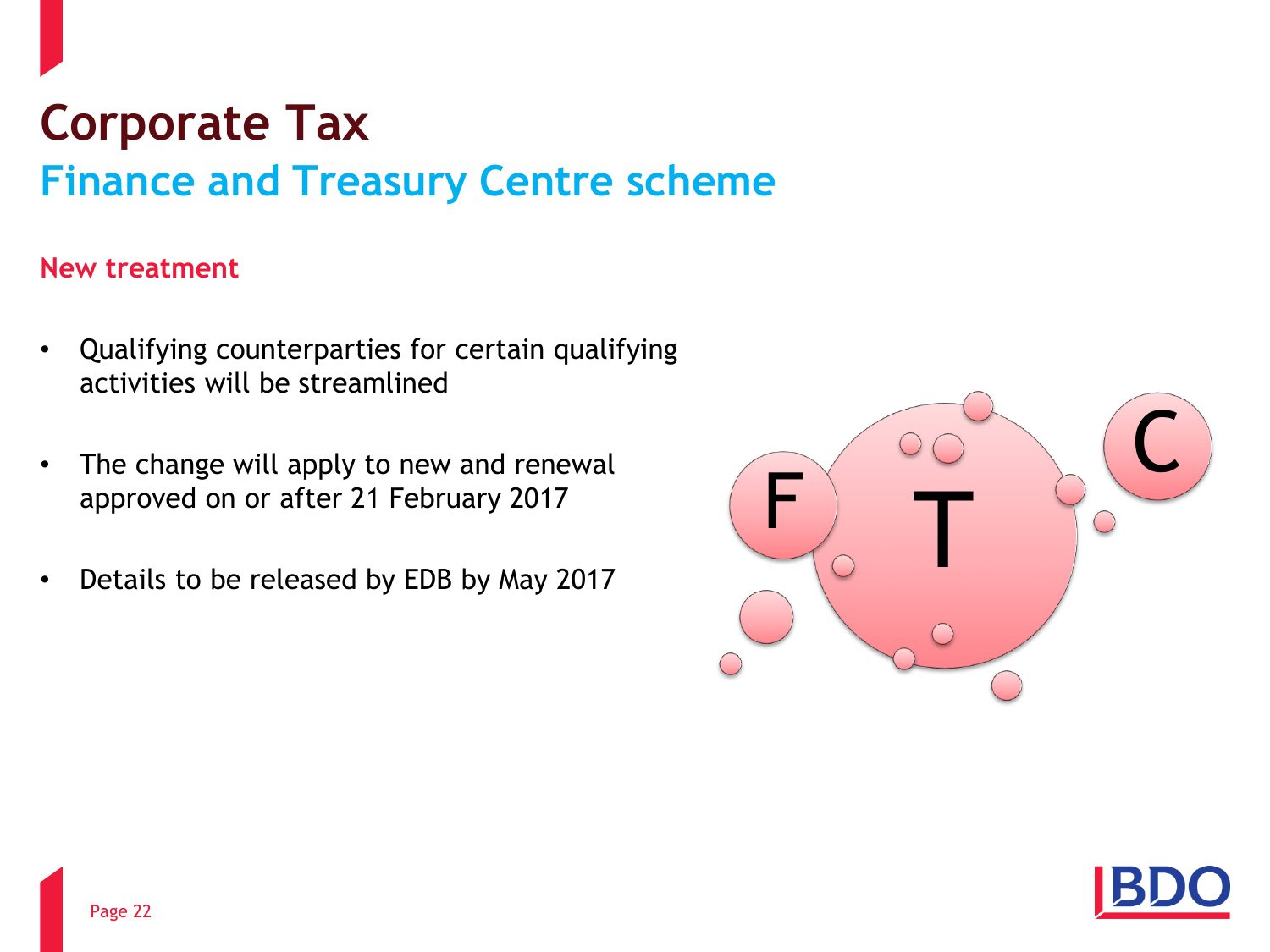# **PERSONAL TAX**

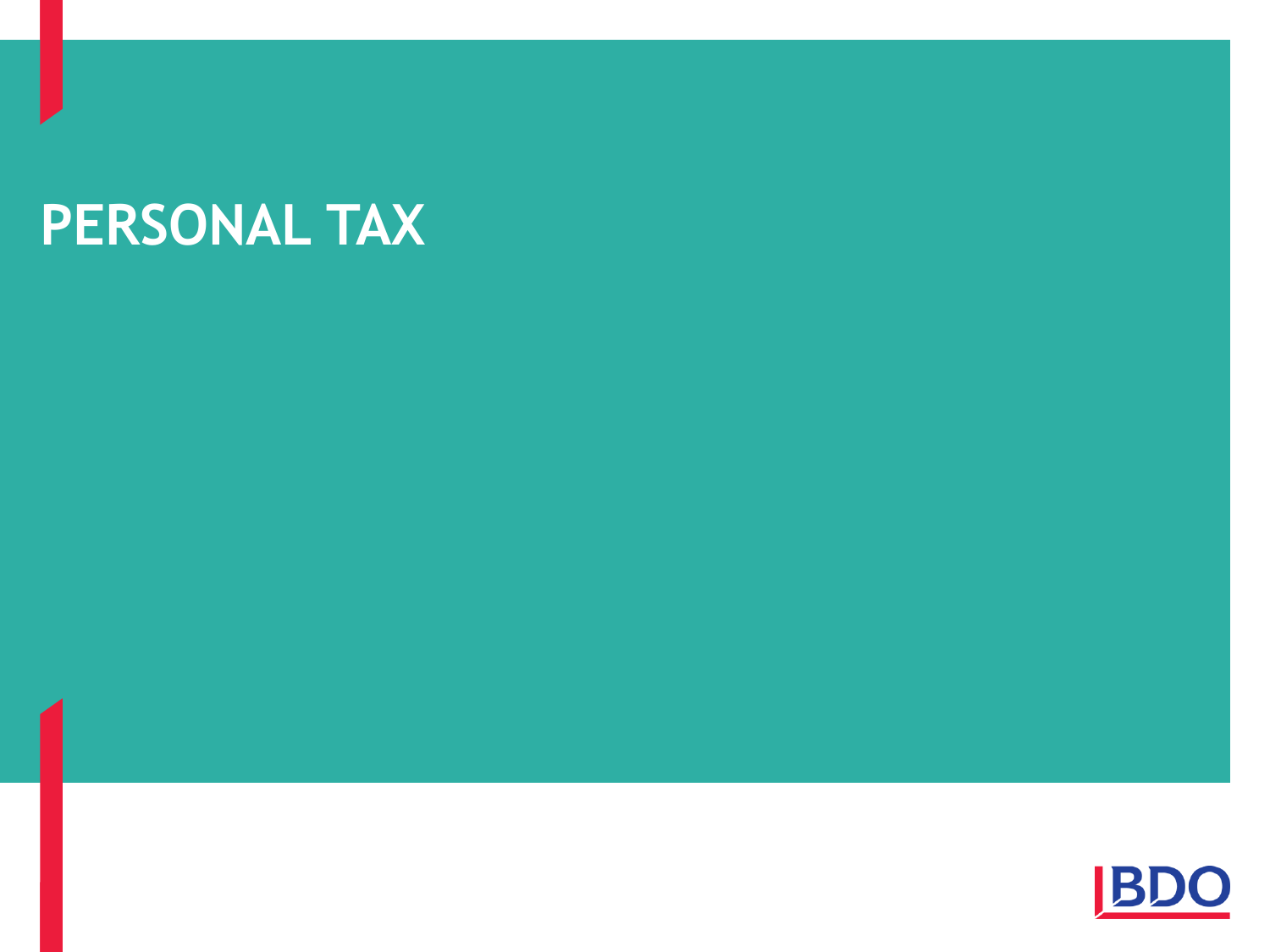### **Personal Tax Personal income tax rebate**

- A one-time PIT rebate of 20% of tax payable will be granted to all tax resident individual taxpayers for YA 2017, capped at S\$500 per taxpayer
- No other changes



Year of assessment

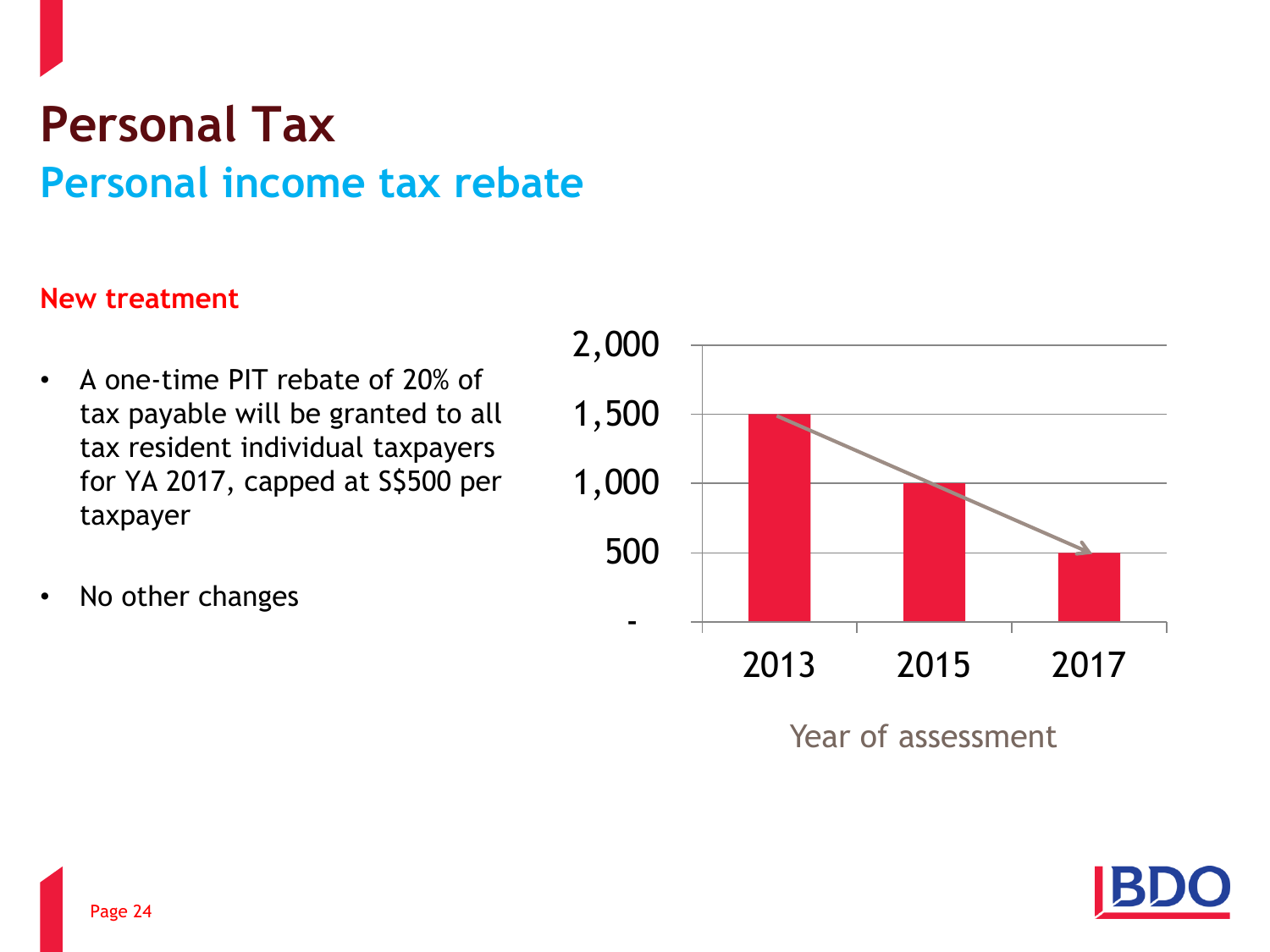### **Personal Tax Personal income tax rebate**

- Highest personal tax rate of 22% w.e.f. YA 2017 (announced in 2015 Budget)
- Individual with chargeable income exceeding S\$160,000 will be affected
- With effect from YA 2018, the total amount of personal income tax reliefs will be **capped at S\$80,000** per YA